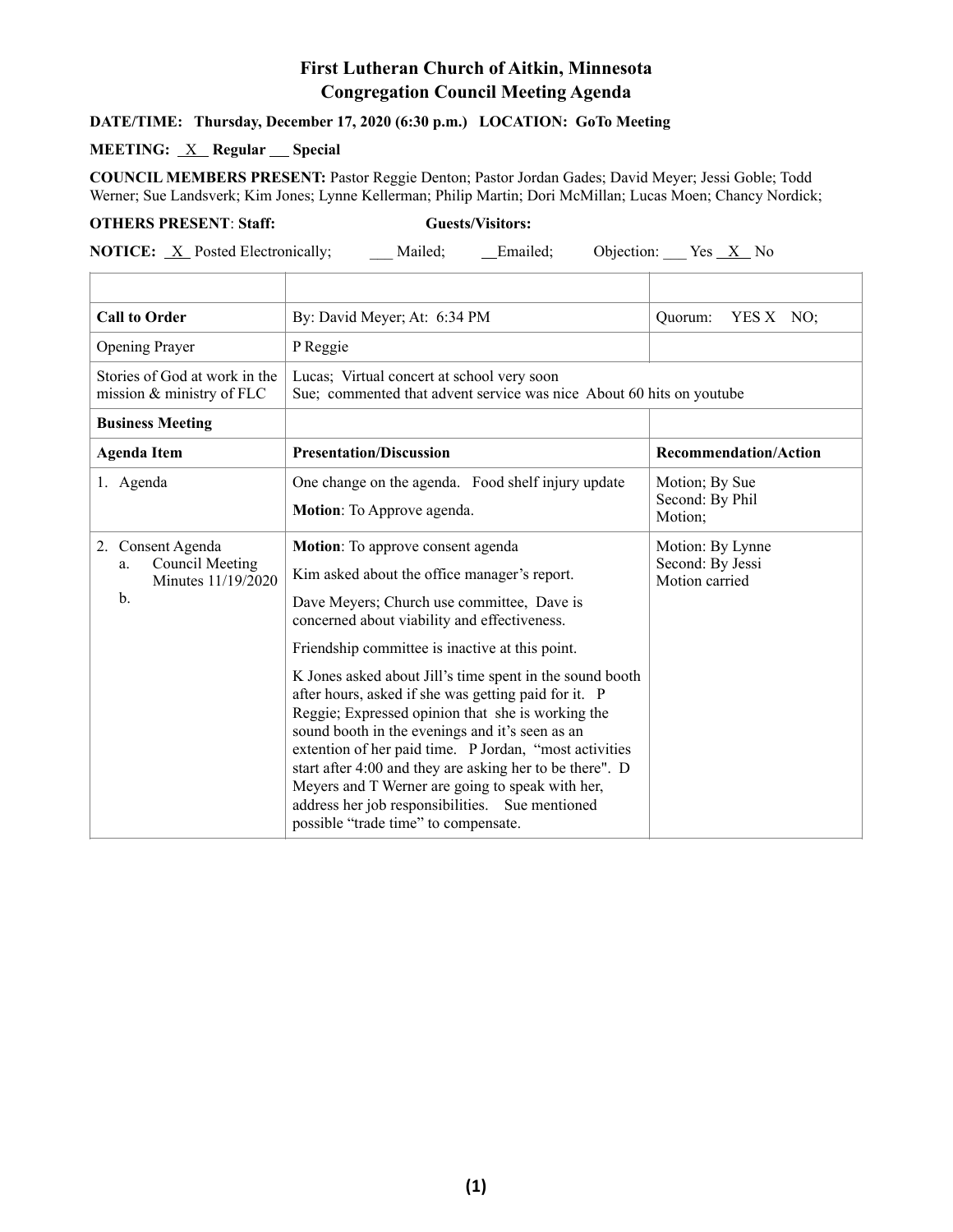| a.<br>b. | 3. Sr. Pastor Reggie's:<br>Report & Expense<br>Report, and<br>Sr. Pastor Housing<br><b>Allowance Request</b> | P Reggie talked about things that have been added to<br>schedule. Christmas services are being recorded this<br>upcoming week. Trying to make services extra special.<br>29 videos are part of the live stream service.                                           | Provisional Motion: By Chancy<br>Second: By Lynne<br><b>Motion Carried</b>                       |
|----------|--------------------------------------------------------------------------------------------------------------|-------------------------------------------------------------------------------------------------------------------------------------------------------------------------------------------------------------------------------------------------------------------|--------------------------------------------------------------------------------------------------|
|          |                                                                                                              | Maria Chapel Christmas Eve service; Asked Men in<br>Mission for possible decorating at chapel for service.<br>No response from the Men in Mission so it looks like a<br>"No Go" for decorations. Kim and Sue talked to many<br>people that are coming.            | Motion to approve P Reggies<br>reports and request by: Jessi<br>Second: By Sue<br>Motion carried |
|          |                                                                                                              | For $12/27$ , the Synod is producing a service that we<br>will be using for the Sunday service so volunteers can<br>take that Sunday off. Last week of December, P Reggie<br>will be working from home.                                                           |                                                                                                  |
|          |                                                                                                              | Hope to resume some activities. If schools open, we<br>would need an action plan to begin affirmation<br>activities.                                                                                                                                              |                                                                                                  |
|          |                                                                                                              | D Meyers; If sport activities start again, we will have<br>other groups wanting to resume their activities also. Do<br>we need to address this? He will direct safe team to<br>meet and address some of these items, and make a<br>recommendation to the council. |                                                                                                  |
|          |                                                                                                              | Provisional Motion: To proceed with<br>recommendations from Governor regarding restarting<br>sports/activities that will impact affirmation and groups<br>using church building.                                                                                  |                                                                                                  |
|          |                                                                                                              | Request for \$18000.00 of salary to be designated for<br>housing.                                                                                                                                                                                                 |                                                                                                  |
|          |                                                                                                              | <b>Motion:</b> To approve P Reggie's monthly report,<br>expense report, and request for taking \$18K from P<br>Reggie's salary and applying it to his housing<br>allowance.                                                                                       |                                                                                                  |
|          | 4. Assoc. Pastor Jordan's<br>Report                                                                          | He has been doing a lot of editing lately.                                                                                                                                                                                                                        | Motion: by Jessi                                                                                 |
|          |                                                                                                              | We should begin thinking about a procedure and<br>practicing procedure for annual meeting                                                                                                                                                                         | Second: by Lynne<br>Motion Carried                                                               |
|          |                                                                                                              | Motion: To Approve P Jordan's Report                                                                                                                                                                                                                              |                                                                                                  |
|          | 5. Bylaws Updates                                                                                            | Remove all other graphics to eliminate duplicity<br>a.<br>with the CRs. This also allows for changes to<br>all committees and ministries to be taken at the                                                                                                       | Motion: By P Reggie<br>Second: By Kim<br><b>Motion Carried</b>                                   |
|          |                                                                                                              | council level, without congregational voting.                                                                                                                                                                                                                     |                                                                                                  |
|          |                                                                                                              | Revised B1.03.03 $(d)(v)$<br>b.                                                                                                                                                                                                                                   |                                                                                                  |
|          |                                                                                                              | Replace B1.01 Organizational Structure<br>c.                                                                                                                                                                                                                      |                                                                                                  |
|          |                                                                                                              | Insert new B4.03 and renumber all subsequent<br>d.<br>sections in B4.                                                                                                                                                                                             |                                                                                                  |
|          |                                                                                                              | Motion: To approve changes to Bylaws as presented<br>by D Meyer.                                                                                                                                                                                                  |                                                                                                  |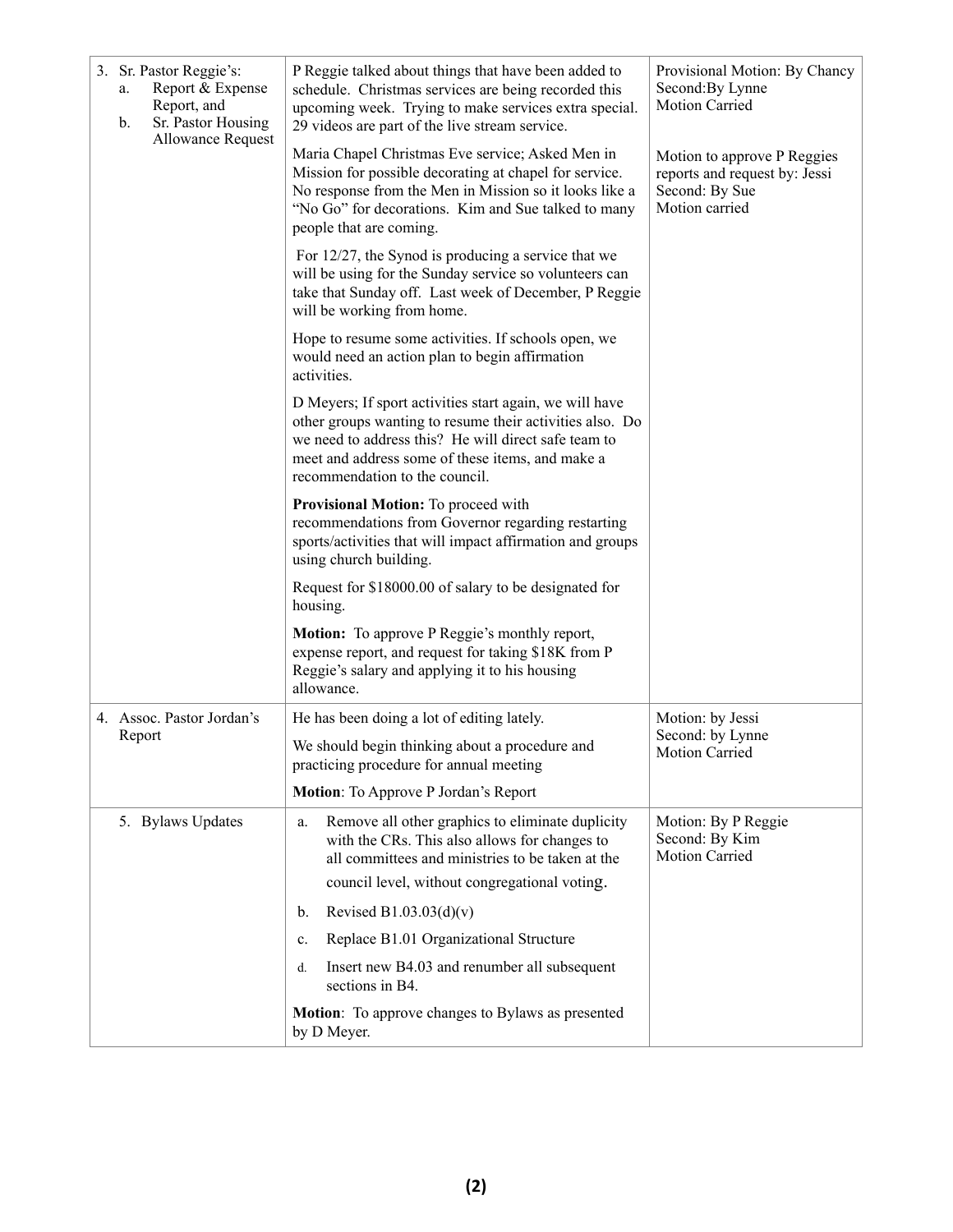| 6. Continuing Resolutions<br>Updates   | Revise CR3 Administration Committees:<br>a.<br>Remove the stewardship group and place them<br>1.<br>as a new ministry group;<br>ii. Revise CR3.01, the Audit Committee's<br>description, makeup, terms, scope, and duties<br>to be consistent with the ELCA Audit<br>Committee Guidance Document.<br>Revise Ministry Leadership Group to include<br>b.<br>Stewardship<br>Insert new CR5.05 Stewardship Ministries.<br>$\mathbf{c}$ .<br>Renumber current CR5.05 to CR5.06 then<br>d.<br>renumber all subsequent subparts accordingly.<br>Add new CR6 to permit congregation meetings to<br>e. | Motion: By Sue<br>Second: By Lynne<br><b>Motion Carried</b> |
|----------------------------------------|-----------------------------------------------------------------------------------------------------------------------------------------------------------------------------------------------------------------------------------------------------------------------------------------------------------------------------------------------------------------------------------------------------------------------------------------------------------------------------------------------------------------------------------------------------------------------------------------------|-------------------------------------------------------------|
|                                        | be held via remote communication. This is<br>necessary to hold our annual meeting in other than<br>in-person per NE MN Synod guidelines. NOTE:<br>Once the revised Bylaws are approved at the<br>annual meeting, we will then remove this<br>resolution at a subsequent council meeting.<br><b>Motion:</b> To approve changes to CR's as presented by D<br>Meyer.                                                                                                                                                                                                                             |                                                             |
| 7. Multi-Point Parish<br>Opportunities | Proposed dates provided did not work. No new dates<br>have been established. Nothing to report at this time.                                                                                                                                                                                                                                                                                                                                                                                                                                                                                  |                                                             |
| 8. Annual Meeting<br>Planning          | February 21st will be the date of the meeting. We are<br>planning on a virtual meeting. The weekends prior will<br>be set aside for practice. Also discussed was an option<br>of having a combination virtual/live meeting, and/or<br>having people vote after the meeting, in person using<br>written ballots.                                                                                                                                                                                                                                                                               | Motion: By Sue<br>Second: By Dori<br>Motion: Carried        |
|                                        | Motion: To approve February 21st for annual meeting.                                                                                                                                                                                                                                                                                                                                                                                                                                                                                                                                          |                                                             |
|                                        | Dori volunteered for producing the broadcast.                                                                                                                                                                                                                                                                                                                                                                                                                                                                                                                                                 |                                                             |
|                                        | D Meyer; We should have a parlitarian present.                                                                                                                                                                                                                                                                                                                                                                                                                                                                                                                                                |                                                             |
|                                        | P Reggie, Asked when council members are officially<br>done with their term. Response; after the annual<br>meeting.                                                                                                                                                                                                                                                                                                                                                                                                                                                                           |                                                             |
| 9. Nominating Committee<br>Update      | D Meyer; Nominating committee has been trying to<br>recruit younger members with little success.                                                                                                                                                                                                                                                                                                                                                                                                                                                                                              |                                                             |
|                                        | Dave reviewed members that have agreed to serve on<br>various ministries.                                                                                                                                                                                                                                                                                                                                                                                                                                                                                                                     |                                                             |
|                                        | Kim: Nominating committee should make<br>congregation more aware of the ministries that need<br>help.                                                                                                                                                                                                                                                                                                                                                                                                                                                                                         |                                                             |
|                                        | D Meyer; Nominating committee is going to take a<br>break until after Christmas and then begin again.                                                                                                                                                                                                                                                                                                                                                                                                                                                                                         |                                                             |